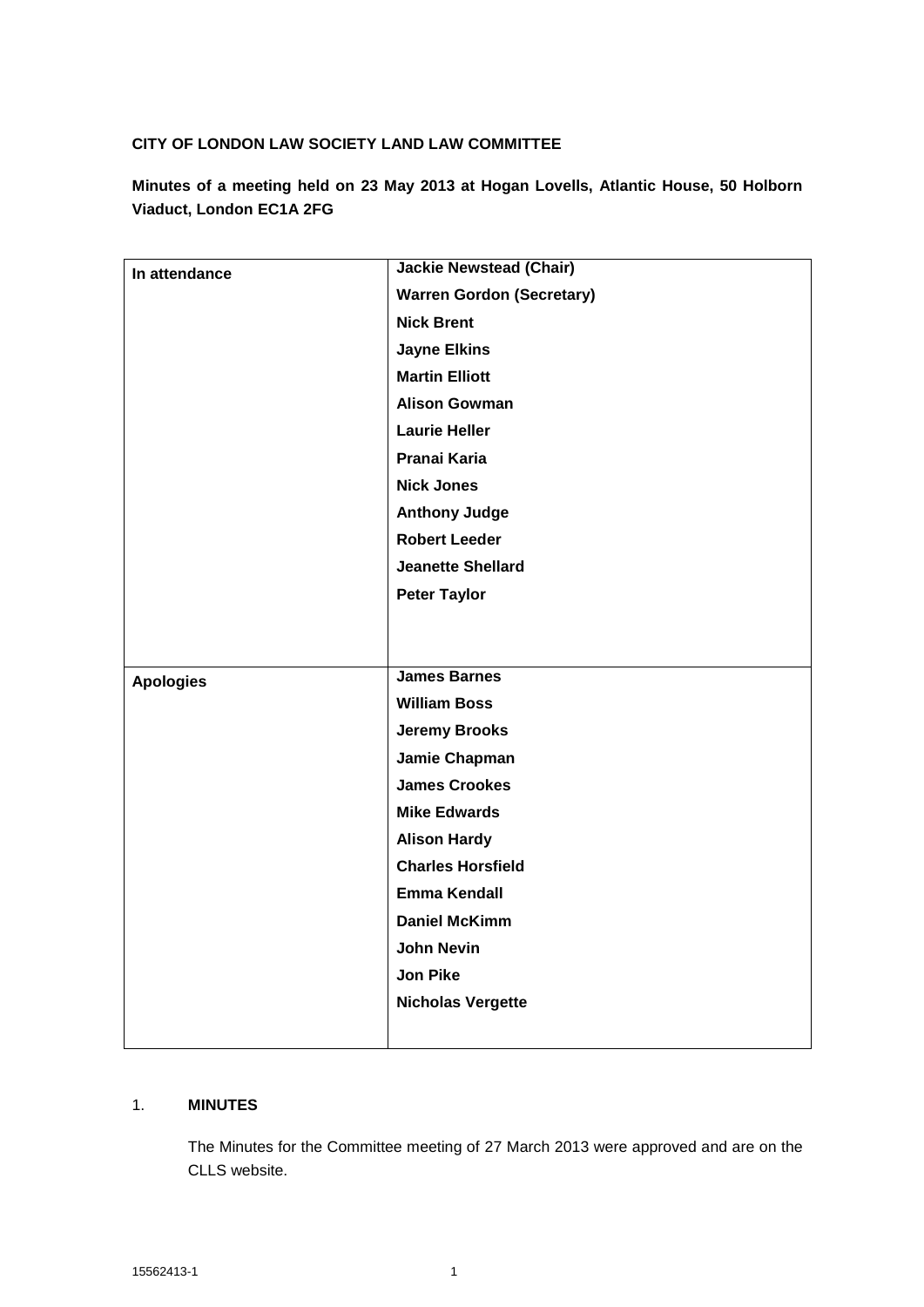# 2. **PROTOCOL FOR DISCHARGING MORTGAGES IN COMMERCIAL PROPERTY TRANSACTIONS**

There was a discussion about the draft Protocol for discharging mortgages of commercial property prepared by a sub-group of the Committee and incorporating input from the CLLS Financial Law Committee and the Association of Property Lenders.

A competition concern had been raised that the Protocol should not make absolute statements about the mechanics of where money is held. A small change will be made to the Protocol to address this.

Maureen Romeril at Clifford Chance has raised a couple of significant issues on the Protocol. The Protocol assumes that the seller's bank will send the DS1 to the seller's solicitor before completion. Her view is that it is common that the bank will not execute the DS1 until after completion, or it will refuse to send the DS1 until it has received the redemption money.

The Protocol also assumes that the seller's bank will unconditionally release the DS1 to the seller's bank's solicitor before it has received the redemption money. The seller's solicitors have before completion undertaken to the seller's bank's solicitor to transfer the agreed redemption figure to the seller's bank immediately after completion. Maureen considers that the Protocol's assumption does not reflect her experience that most seller's banks insist they have the redemption money before they will release the DS1. Yet buyer's banks will not release the redemption money unless the DS1 is released to the buyer's bank.

Maureen says that Clifford Chance and other banking firms use a "pay off letter", signed by the seller's bank and the buyer's bank, which provides that the seller's bank will, in consideration of being sent the agreed redemption money, send or release the DS1 within a prescribed number of days of receiving the money. This is the equivalent of solicitors' undertakings. The pay off letter is usually not used where the seller's bank is unrepresented.

Few on the Committee had come across the pay off letter. It should also be noted that the finance/banking lawyers represented on the Protocol sub-group did not mention the pay off letter and were happy with the approach adopted by the Protocol.

### **We would appreciate responses from the Committee on the following questions:**

- **have you come across this type of pay off letter and would you advocate its use; or**
- **do you prefer the approach taken by the Protocol?**

### 3. **PRE-PACKS PROJECT**

The sub-group appointed to look at pre-packs has had initial discussions and considers that the purpose of the pre-packs project is for the Committee to advocate that a more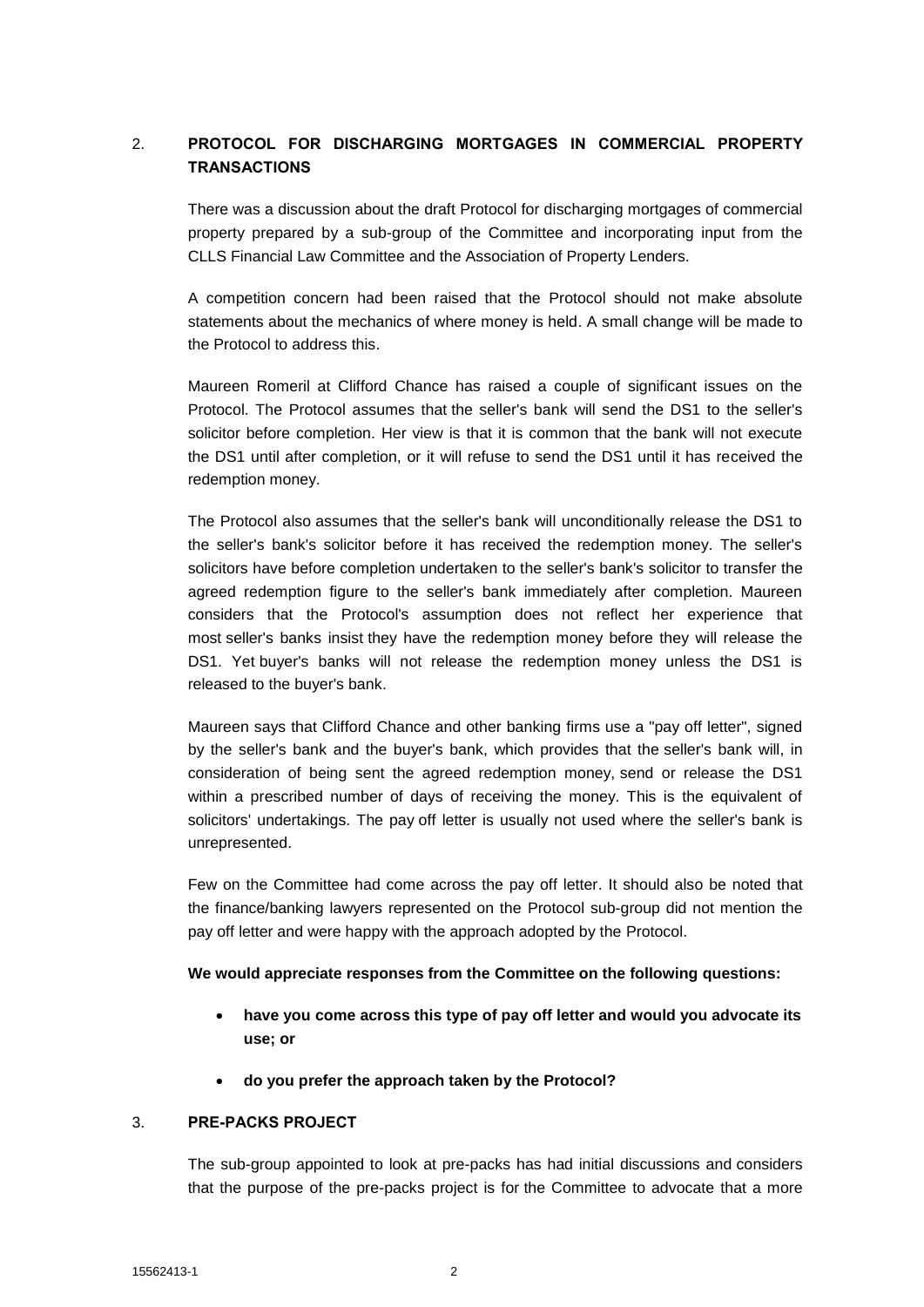level playing field should be created between landlords and insolvency practitioners. The sub-group's conclusion is that unsecured landlords are adversely affected, to a disproportionate extent, by the pre-packs/company voluntary arrangement (CVA) process. To better inform possible solutions that the Committee may suggest to create a more level playing field, the sub-group suggests that a survey is produced, which can be circulated to landlords and investors. The survey will seek to elicit information about landlords' experiences with pre-packs and CVAs, whether they consider that they are unfairly treated and what they would like done about this.

Having seen some proposed survey questions, some committee members commented that more narrowly drawn questions (Yes/No) are more likely to elicit a response. However, the whole purpose of the survey is to obtain information and more open-ended questions are more likely to achieve this without having to carry out a further survey. It was agreed to separate the questions for pre-packs and CVAs because of their differences.

Robert Leeder highlighted that the Financial Law and Insolvency Law committees may have concerns about this project and Jackie Newstead agreed to discuss the project with the respective Chairs of those committees. Jackie will also talk to her colleague Matthew Ditchburn, who is a member of the BPF's Insolvency Working Party, to see what the BPF has done in this area, so as to avoid duplication.

If it is decided to proceed with the survey, consideration can be given to whether to use the CLLS's PR people to publicise the survey.

#### 4. **CERTIFICATE OF TITLE/REPORT ON TITLE**

The meeting considered that it would be very useful to have an annex to the certificate of title for construction documentation (adopting the standard statements approach from the certificate). Jackie will discuss this with the Chair of the Construction Law committee.

There was less enthusiasm for a certificate of title for development situations.

The CLLS Report on title appears to have some popularity and could benefit from an update and a re-branding. Please let Warren Gordon know if you wish to join a sub-group to consider this.

### 5. **LEASE INSURANCE CLAUSES PROJECT**

One further meeting will be arranged to finalise the drafting of the CLLS lease insurance clauses. It was considered that some of the "blue sky" thinking reflected in the drafting makes it a useful document even though there is the new BPF lease.

### 6. **RESPONDING TO LAW COMMISSION PAPER ON RIGHTS TO LIGHT**

The response of the CLLS Land Law and Planning and Environmental Law committees to the Law Commission's consultation paper on rights to light has been added to the CLLS website and a press release has been sent to a number of major publications.